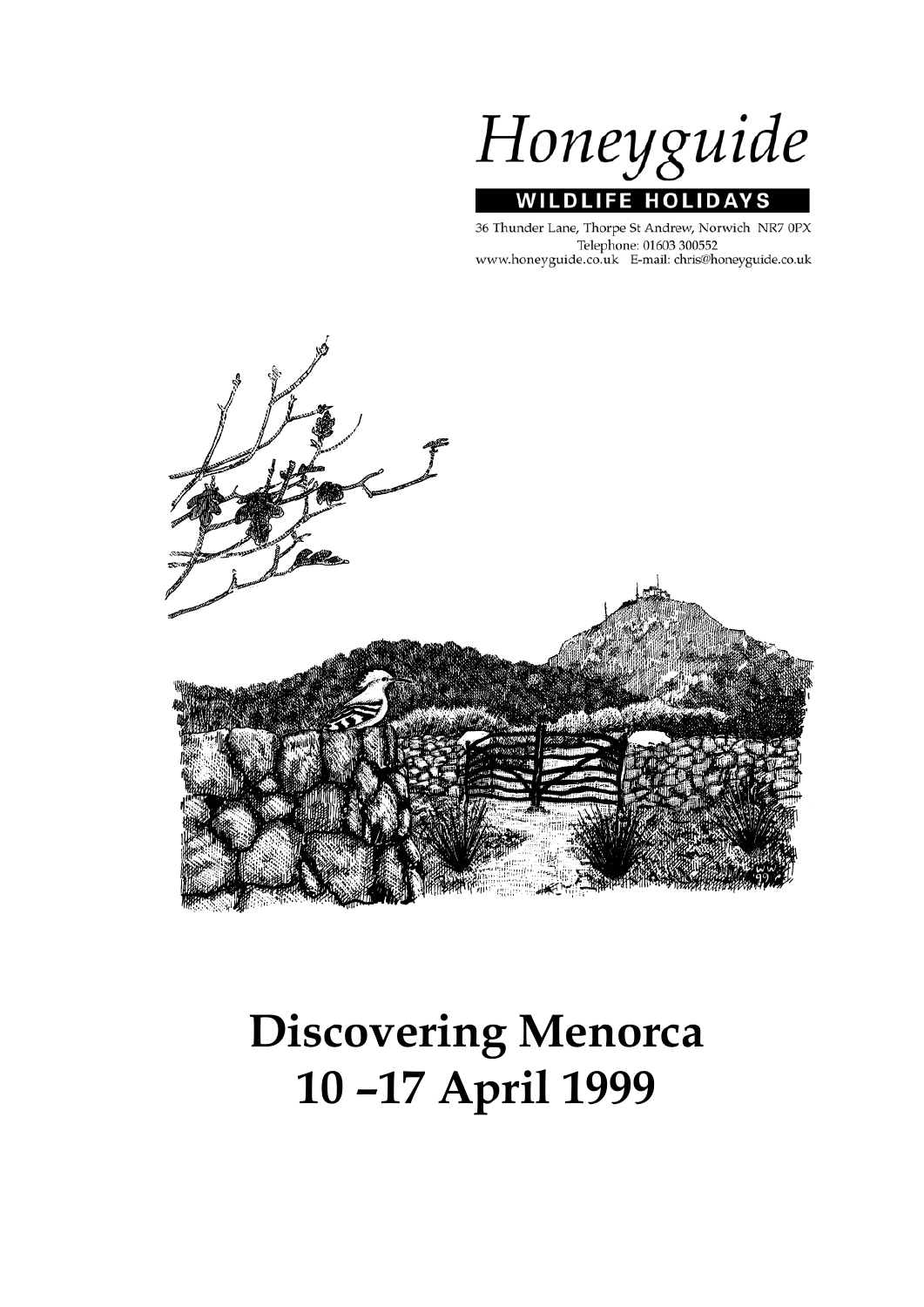#### **Discovering Menorca 10 – 17 April 1999**

#### **CAST**

Participants: Kate Abbott Ann Brown Judith Booth Edward Cox Helen Cox Margaret Cox Sharon Eastwood Mike Edwards Jo Edwards Dr Guy Lewis Mick (Iris) Lewis James Stott Jean Stott Shineen Galloway

Leaders: Graham Hearl Mallorca Will Woodrow Norwich

Matchani Gran Personnel;

| Shaun Murphy      | Owner and egg poacher extraordinaire                         |
|-------------------|--------------------------------------------------------------|
| Jenny Murphy      | Owner, chef and keeper of many pets                          |
| Frank             | Barman and all round entertainer                             |
| Kate              | Shaun's niece and pourer of large measures of dodgy liqueurs |
| Babe              | The house sheep                                              |
| George & Isabella | The manic friendly and the aloof donkey, respectively        |

The group as joined on Thursday 15<sup>th</sup> April by John Seymour, historian and Menorcan resident, and by Santí Catchot from the Balearic Ornithological Group (GOB) on the last full day, Friday 16 April. Santí was there because, as with all Honeyguide holidays, £25 of the price of the holiday was put towards a conservation project, in this case for GOB's work in Menorca. The cheque for £350 from this holiday brings the total to £3645 contributed to GOB by Honeyguide holidays in the Balearics. The total contributed to conservation projects in Europe from all Honeyguide holidays is now £17,425 (at the end of the 1999 season). A thank-you letter from GOB appears at the end of this report (but not this web version).

This report was written by Will Woodrow and Sharon Eastwood. Front cover illustration by Will Woodrow. Other illustrations by Rob Hume.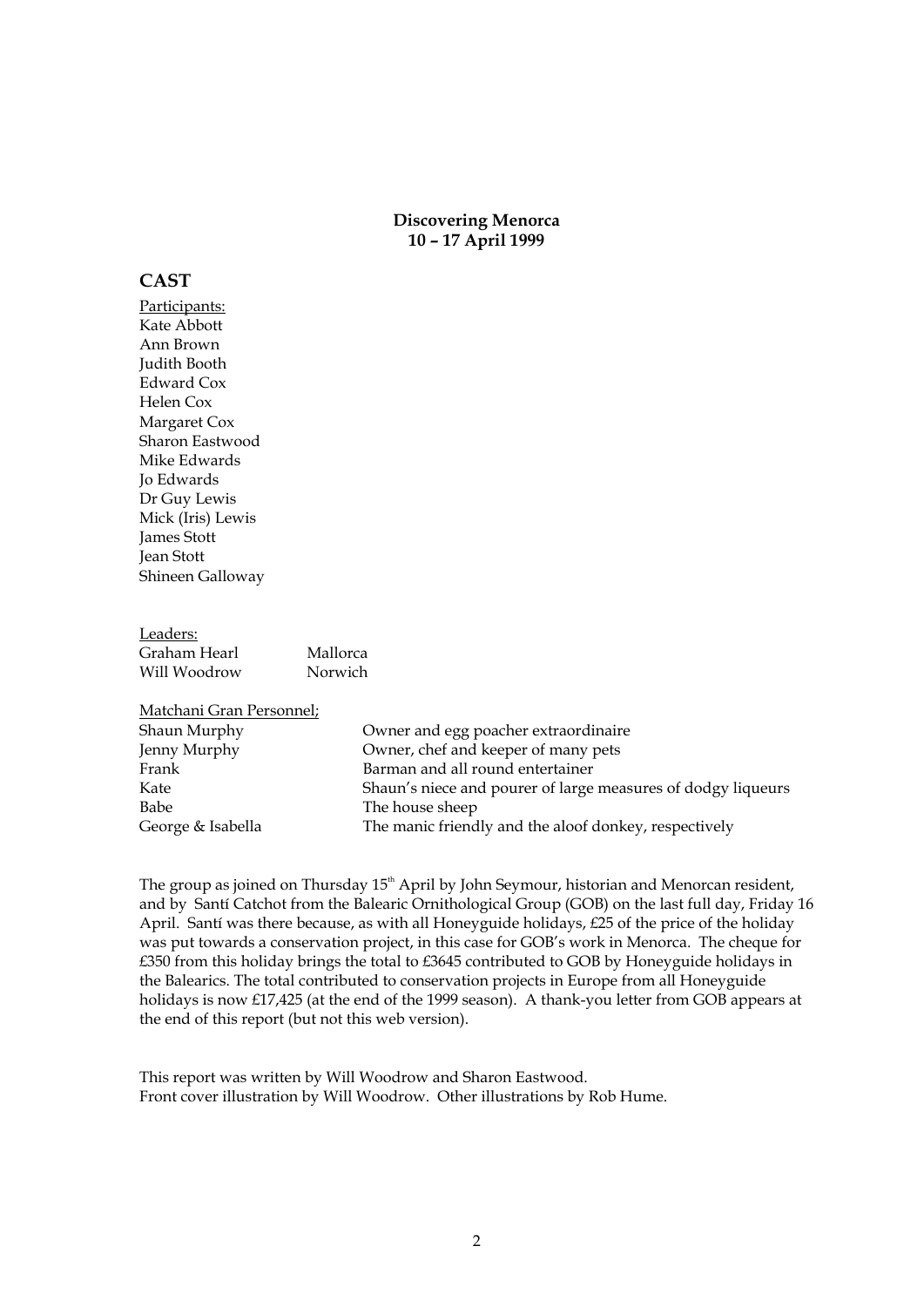#### **SUMMARY**

Booted eagles, fig trees, olive wood gates, herons, antique furniture, hoopoes, sherry (free!), orchids, more orchids, stone walls, small fields, reed beds, more herons and egrets, a sheep that thinks it's a dog, kites, ospreys, ancient burial chambers, mad Menorcan barmen, gorges harbouring Egyptian vultures and ladder snakes, Audouin's gulls were just some of the ingredients making up a great week in Menorca.

# **Day one – Saturday 10th April: Matchani Gran**

It was an early start to arrive at Luton for 6ish and all holiday makers checked in with the airline while Will and Sharon kept an eagle eye out for Honeyguide luggage tags so they could meet everybody and check that there were no last minute hitches – there weren't.

We arrived into Mahón to the news from the captain that outside was  $12^{\circ}$ C. Luckily as soon as we disembarked, it was apparent the captain had been given wrong info and it was a pleasant Mediterranean spring day. We all got through luggage collection and customs and were met by Shaun and Graham who took all the guests and most of the luggage to Matchani Gran leaving Sharon and Will watching booted eagles and minding a few suitcases.

#### **Matchani Gran**

The narrow aleppo pine-lined drive down, to the farmhouse was attractive, picturesque, welcoming and not over-imposing which in a way sums up Matchani Gran and to the delight of us all it was often frequented by Hoopoes. Walking down the path and through the olive-wood gates (which are all over the farm and Menorca in general) you entered an oasis of life which inspired rest and contentment. One guest, upon seeing her room remarked that she was staying in a palace!

After an excellent lunch we went to explore some of the fields around the house. The whole area was tinkling and wheezing with goldfinches, greenfinches and linnets, and an immediate appearance of a woodchat shrike and singing corn bunting set the scene for the week. We soon got our botanical eyes in and starting picking out sawfly, mirror and bumble-bee orchids. Many times, you would spot one mirror orchid and realise that there were quite a number, in fact you were surrounded by them so much that you were worried that you were standing on them!

We took things at a slow pace, not least because most of us had been up since 5.00am (and the Cox family had travelled 3 hours from Norfolk that morning to check in at Luton at 6am). This pace suited all of us and the birds appeared on cue. We watched stonechats singing and had wonderful views of a short-toed lark displaying to a surprisingly unimpressed female who got bored after a few minutes and flew away! Jo had loads of time to photograph many orchids (or attempt to photograph them in some cases before we squashed them!).

We were greeted by George, the donkey, who later in the week got very friendly with Guy's rump, and babe the sheep who had been rescued and raised in the house leading her to fully believe that she was a sister of the Alsatian dog.

Booted eagles waited until their absence was noted before making an appearance. Other highlights included a stack of some 70 thermalling ravens. Italian wall lizard darted in and out of the stone igloo-type structure which protected the fig tree in the back field. Not only birds but butterflies were also out to greet us - common blue and large white. Blue headed wagtail, dung beetle (a seemingly tireless individual)), tawny pipits, superb views of thekla lark, marsh harrier, calling hoopoes and Cetti's warbler and all within 200 metres of Matchani Gran.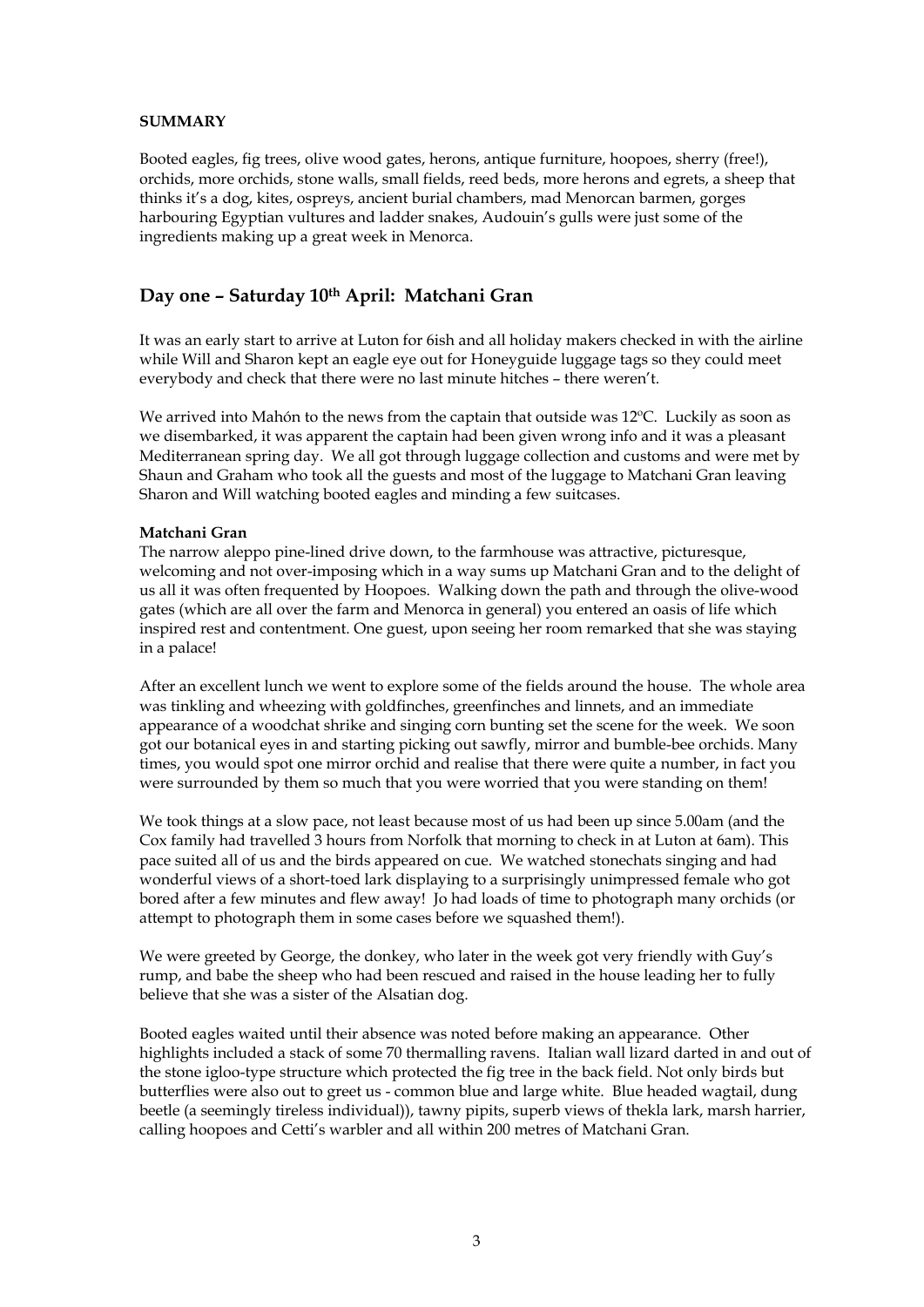## Day two - Sunday 11<sup>th</sup> April: Son Bou & Torre d'en Gaumes

We drove down to Son Bou with the windows open and continually heard corn buntings and Cetti's warbler singing around the island. The first things we were struck by were the strong colours of the Italian sainfoin and the Bermuda buttercup by the car park. We meandered slowly along the reedbed behind the sand-dunes and a good number of the group had a superb view of a Cetti's warbler, not only out in the open but actually waiting patiently as people queued to see it through the telescope - a rare view indeed.

As we walked past burping, elusive (mainly to Will) tree frogs and more noisy Sardinian warblers we seemed constantly accompanied by Cetti's warblers and stonechats, often singing from prominent positions. One of the stars of the morning was definitely a squacco heron flying over the marsh and later seen on two separate occasions on the ground in full view along the beach. In fact it was a good day for herons all round with purple, grey, squacco, cattle and little egrets all making appearances.

As we walked further up the marsh, we had good views of a zitting cisticola or fan-tailed warbler. We heard many little grebes and the squeal of a water rail and spent a while watching a superbly bright plumaged male linnet and accompanying female collecting nesting materials from reedmace. The colouring of these common birds was really superb and almost made you look at them in a different light. A marsh harrier drifted across the reeds giving us superb views and it was good to know that there really were moustached warblers around, one having been seen by Margaret.

There were plenty of plants to get our teeth into as well on the way, including small-flowered tongue orchid. A yellow bee orchid on the edge of the dunes, probably one of the last still flowering, provided a great distraction from watching masonry bees on the nearby path collecting sand grains. The flowering tamarisks were appreciated by both us and singing Cetti's warblers. *Lotus creticus* and yellow flags in flower provided great splashes in colour along the way.

After a well-deserved lunch under the pine trees we drove the north west side of the marsh to try and some some waders and wildfowl. Although distant views, here we did see some wonderful drake garganeys, ruff, wood sandpiper, little-ringed plover, black-winged stilt and all five of the day's heron species, including at least 10 grey herons. There was a scattering of butterflies including speckled wood and large white and a swallowtail fluttering over a field of *Silybum* and *Galactites* thistles. There were some enormous flocks of goldfinches and many people had good views of hoopoe flying over the track. It was about now that the weather got a bit more serious and the suntan cream came out. An almost dead Egyptian locust (allowing easy identification) was found on the track on the way back to the vans.

On return we visited Torre d'en Gaumes where we all tried to make some kind of sense of the stone age water collection and storage systems and Mike's (later to become infamous) keen eyes picked out an Egyptian vulture. Many also saw a red kite drifting overhead before walking through the small fields carpeted in pyramidal and sawfly orchids.

## **Day Three - Monday 12th April: Montgofre Nou, Cap de Favaritx**

An early and cloudy start saw a small group of diehards headed down the back fields of Matchani Gran. The early birds saw several shrikes and had great views of thekla and short-toed larks on the ground, and singing overhead.

Heading out to the north east of the island we passed a red kite and we turned off the main road, and as soon as we found somewhere reasonable to stop we did so as it looked promising for raptors. We hadn't been long stopped when Jean spotted two birds of prey circling overhead, one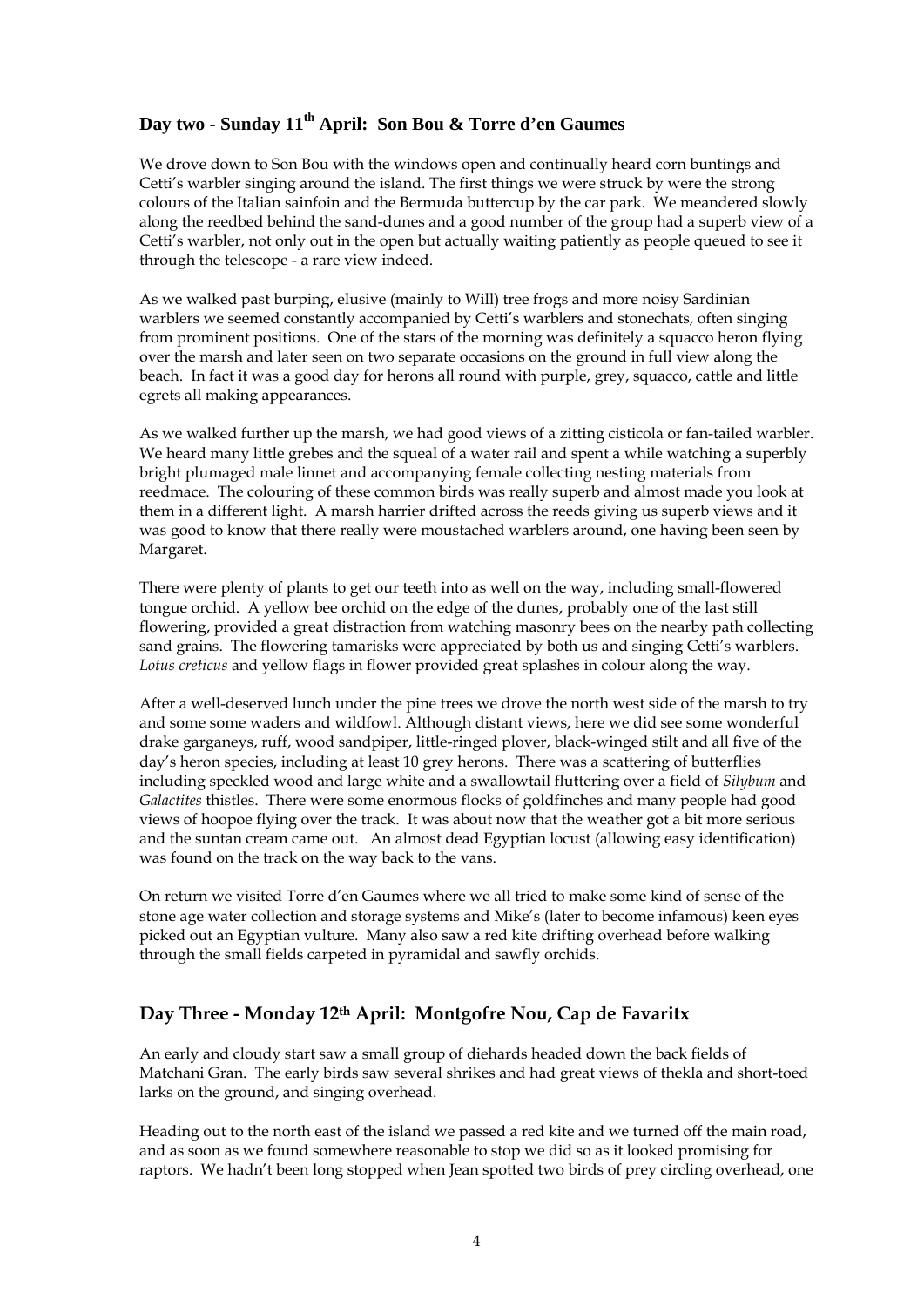a booted eagle and the other much larger. It was clear that this was something special – it turned out we didn't reach a conclusive identification. Discussion between Graham and Will brought it down to an immature either spotted or imperial eagle (well off course, whichever it was). This created a great deal of excitement among the leaders (although not everybody was totally captivated by what quickly became a spot in the sky) and set the scene for a day of excellent birding. A short way farther down the road, and a stop for a blue rock thrush provided some great views. At the turn off for Mongofre Nou an exceptionally early dark phase Eleanora's falcon kept things on a high. The track that led down to Mongofre Nou had some wonderful sandstone sculptured rocks, harbouring rock doves and kestrels.

We parked at the end of the track and walked through private tracks to the reserve. Here we could see both the Spanish and the spiny broom in full flower, which allowed for good comparison. A short walk down to the salt pans produced a chance to view many waders and wildfowl. Here we saw green, wood and marsh sandpipers all together. Squacco heron as well as purple heron, little and cattle egret. There was a good number of many ruff and for comparison black-winged stilts and seven little stints. Also, a line of three Kentish, little ringed and ringed plovers also provided an excellent opportunity to compare the species.

As we started to return, much of the early day cloud had gone and it started to warm up, if a little windy. Everyone also got good views of European pond terrapin, the size of a 50p piece, and some got incredibly close views of marsh sandpiper.

Lunch break produced serin seen by Mike and wood warbler. We drove onto Cap de Favaritx and passed 'garrigue' low scrub habitat and a sward of Hottentot fig. At the pool just before we parked the vans there was a Kentish plover with one chick, little more than a week old. A walk out to the headland produced some interesting sea-watching with views (though often fleeting and distant) of Cory's and Balearic shearwaters. A group of some 100 shearwaters mingled with gulls and were catching fish offshore. As we watched them, swallows, including one red-rumped swallow, battled past us to reach land.

A drive back through the garrigue habitat produced, sadly, no spectacled warbler but a drive inland revealed where the hirundines were headed. We stopped the vans in a valley where we were surrounded by many thousands of swallows, sand and house martins and swifts feeding on an afternoon insect hatch. It was a spectacular sight.

## **Day Four -Tuesday 13th April: Mahón and Es Grau**

A cloudy, windy morning and we donned our jackets and trousers to venture into Mahón on Market day.

It was a day to buy the obligatory postcards and mingle in streets full of mainly English and Scottish people! The route to the harbour, via the spectacular fish market, wound via narrow streets and wide steps to one of the most prized natural harbours in the Mediterranean. Upon seeing water we got fantastic views of Audouin's gull made better as they swooped down to feast on the stale bread donated by Jenny.

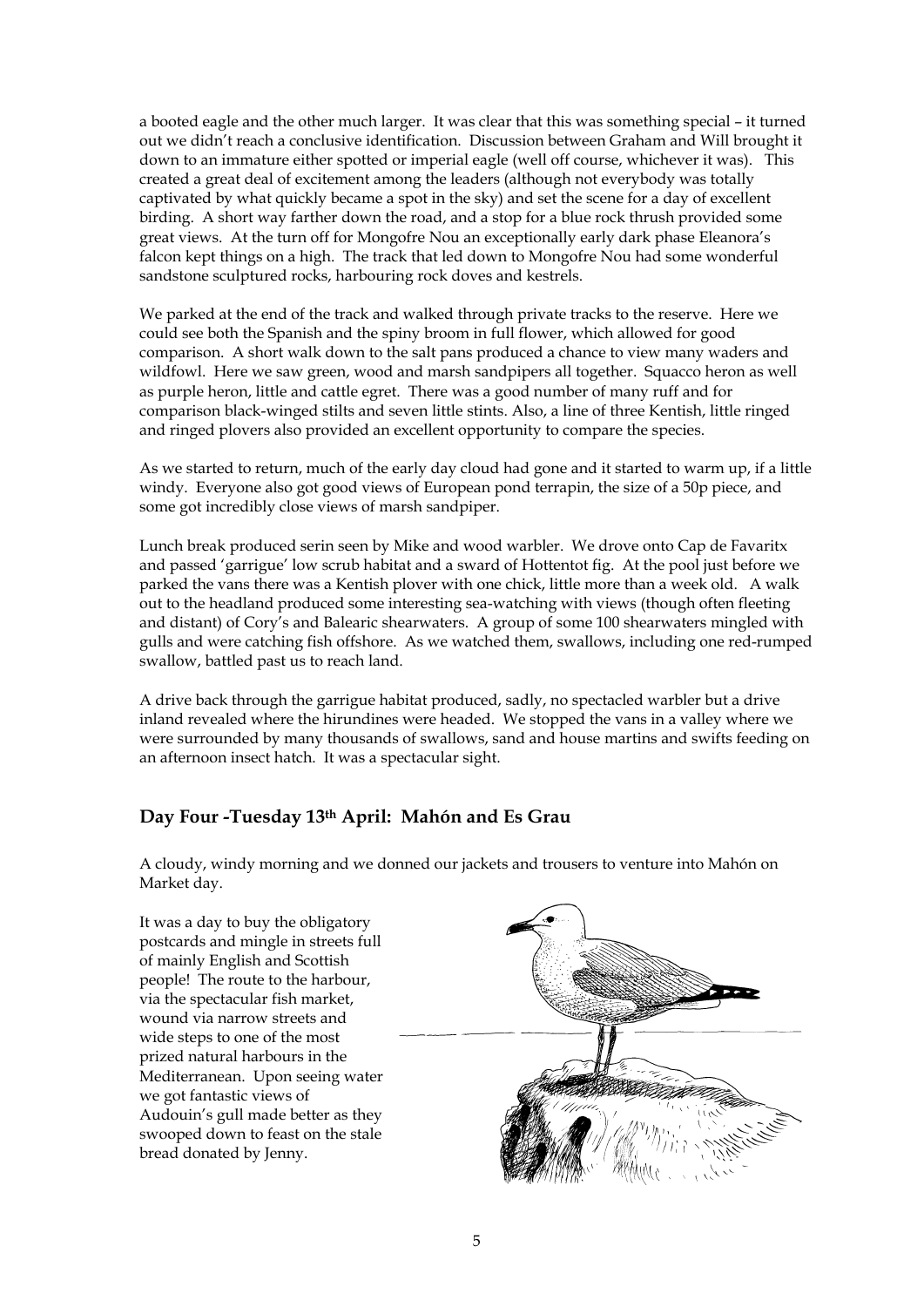Returning heavily laden to Matchani Gran for lunch we got our first views of a Hermann's tortoise basking in the midday sun at the edge of the 'wildwoods'. Sharon was chuffed that she had spotted something!

Many clad in shorts, we set off in the afternoon for the only nature reserve on Menorca – s'Albufera Es Grau, a large brackish lake set behind sand dunes and host to many wildfowl. En route we saw some of the 62 houses and the overgrown golf course that were to be part of the development – Shangri-La. However, pressure by conservationists resulted in the development being closed. The remaining houses have to be pulled down within the next decade. As we started to walk along the edge of the lake, we were rewarded with fantastic views of an osprey (a first for several in the group) circling overhead. Common sandpiper flew past easily recognisable by its wing markings and 'flicky' flight.

The shorts were a bad idea as the sun appeared for very little of the afternoon (although it remained at Matchani Gran all day). A redstart welcomed us as we entered the woods and then it proved difficult to find anything. Fortunately, Edward soon found us a pied flycatcher. We had views of Sardinian and wood warbler before we retreated from the mozzie attack.

We then went up to several small pastures covered in an array of wonderful plants including large clumps of the Italian sainfoin, still looking splendid although no doubt they would have been a better display last week. On top of the pasture we had sweeping views across the lake and got some very close and long views of tawny pipit and were able to study a superb purple heron. We spent a while here surrounded by tree spurge and the white *Cistus monspeliensis*. Male and female blue rock thrush were seen on the way back.

There were more orchids to be seen including more sawfly and mirror orchids and many pyramidal orchids nearing white in colour. One suggested reason for the colour difference may be a difference in minerals in the soil.

## **Day Five – Wednesday 14th April: Es Mercadal, Tirant and Monte Toro**

Stopping off at Es Mercadal, a small waterworks, produced a good start to the day with wood and common sandpipers and yellow wagtails in attendance. A sky full of many swallows, house and sand martins and swifts moving through provided a spectacle and a lone squacco heron sat on one of the dividing walls between the pools. Both pale and dark-faced booted eagle floated over our heads giving an excellent opportunity for comparison. We had good views on the field behind of a stone curlew and a tawny pipit in display flight. Moving onto Tirant, a wonderful sight of water crowfoot over the marsh hiding a number of waders including ruff and wood sandpiper. Little egrets and purple heron were also spotted on a morning brightening between cloudy periods. We had excellent views of marsh harrier and red kite and a quail called from the fields behind us.

Lots of hirundines and swifts seeming to change every five minutes from a host of sand martins to swallows to swifts and house martins.

We then drove up to Cap de Tirant where we had our lunch amongst tongue, small flowered tongue and bumble bee orchids and wonderful blue lupins. We watched a party of blackwinged stilts which had just dropped down to the shallow surf.

On to Cap de Cavellería and a drive on the pot-holed track up the headland took us through a number of habitats: low bushes, bare rock and tussocky grasses. The people in the first mini-bus saw a robin in the first car park, a new one for the list.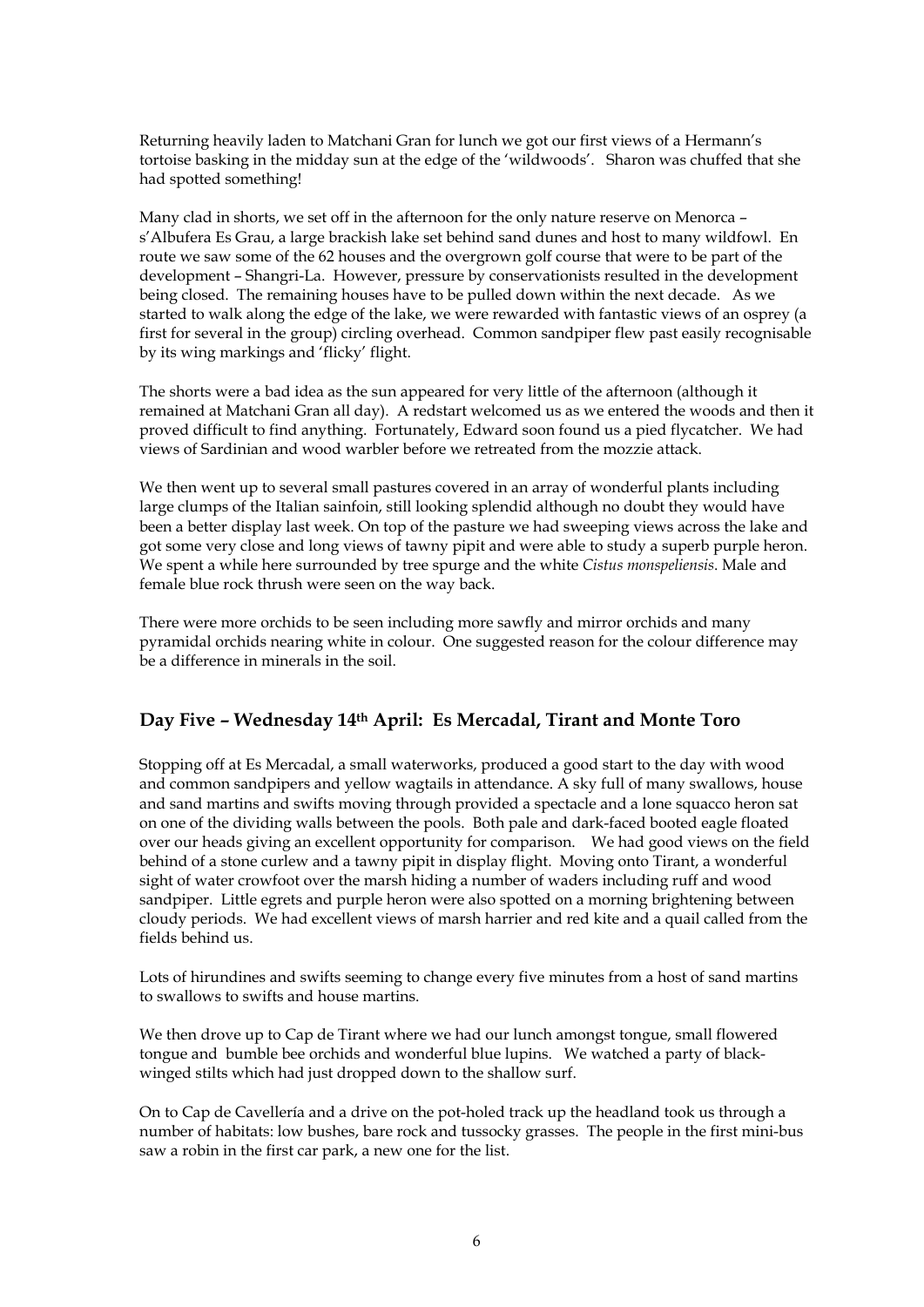Starting a sea watch from this rocky headland it quickly became apparent that the shearwaters weren't playing ball and we spent our time listening to a male blue rock thrush singing and picking out the odd Audouin's gull from the yellow-legged gulls. An acrobatic display from a pair of peregrines was a great sight. We had only seen a few shearwaters and were thinking of moving on when Shineen noticed a group of gulls and shearwaters close in – everybody got wonderful views of both Cory's and Balearic shearwater through the telescopes. On the way back, we stopped at another small wetland at Tirant which was full of little egrets and grazing cattle and pigs! And a little closer was a field of goats tied together in pairs to stop them running off too far, with yellow wagtails following in their grazing footsteps.

On the journey home, we went to Monte Toro for a cup of tea and a wonderful view over the island which was nothing but spectacular. Through binoculars we could pick out Matchani Gran and many of the other places we had been to in the week.

#### **Day Six - Thursday 15th April: Algendar Gorge, Naveta d'es Tudons and Ciutadella**

Early cloud cleared for our early morning walk with finds of wood and willow warbler giving us hope that there might be some migrants around today. However, this proved not to be so.

En route to Algendar gorge, we drove past a beautiful turquoise bay surrounded by lots of businesses getting ready for the holiday season to begin. We were welcomed to the gorge by a circling Egyptian vulture as we parked the van. Having negotiated the gate or wall, we began to walk up the gorge. Tongue orchid in flower was a great sight. Now familiar Cetti's warblers were singing all around us as were nightingales, but both species giving only a handle of people views. Margaret, who had arrived optimistically in shorts, soon changed into her jeans as the weather showed it wasn't going to improve anymore.

Raptors were showing well with up to nine Egyptian vultures (including dark immature birds) circling together with a peregrine, three or four booted eagles (both dark and light phase) at any one time and four kestrels in the sky at once – there was plenty to look at in the skies. We also got great views of Egyptian vultures on the rocks at the side of the gorge.

Some of the best birds of this walk were … reptiles. Early on in the walk Helen pointed out a snake which turned out to be an adult ladder snake with two tram lines down its back, but with no rungs across the lines as in the juvenile. Further on Jo spotted a viperine with its more flattened head and a buff



coloured body. Nearby there was a juvenile ladder snake (with very distinctive ladder markings this time!).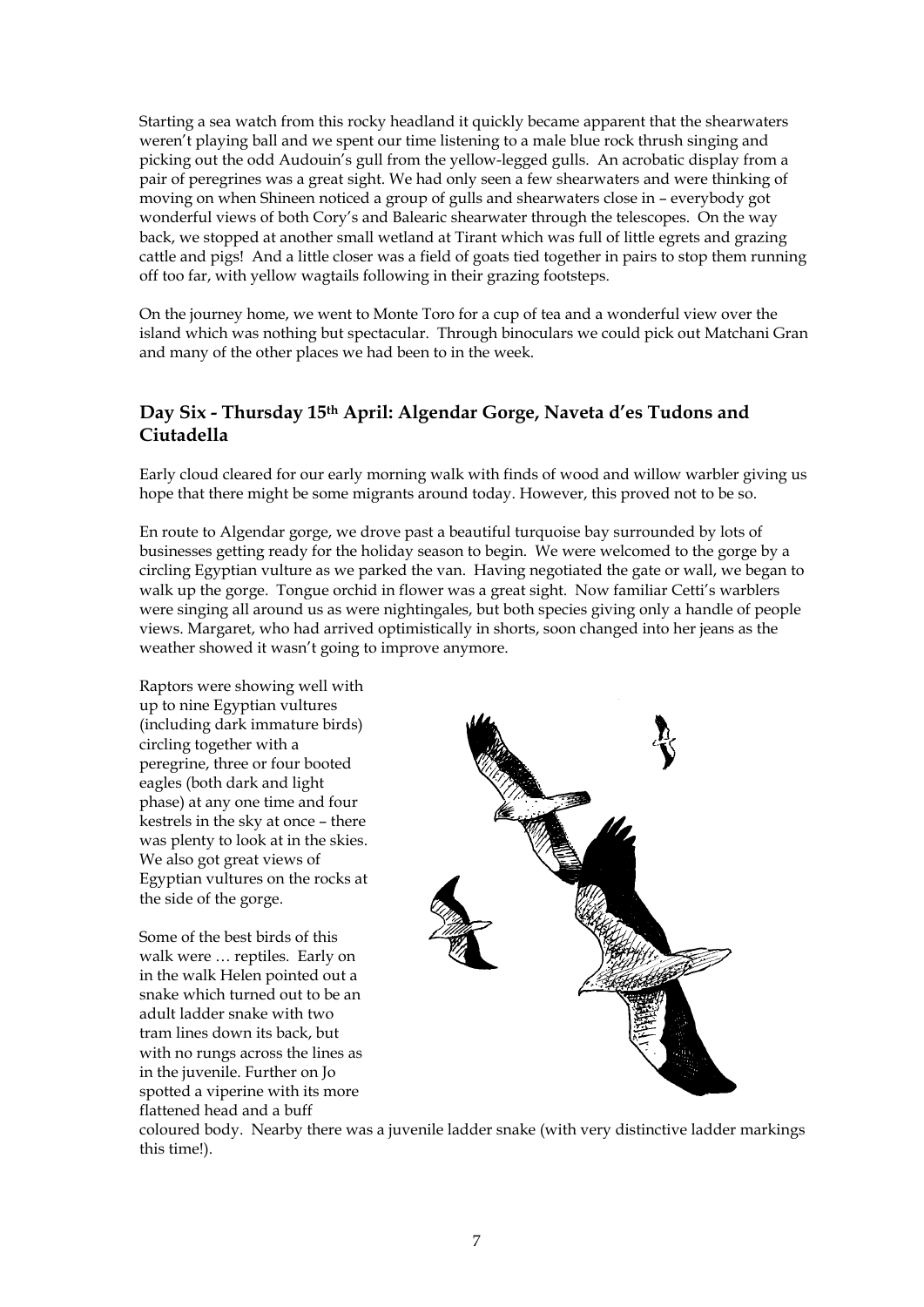Sardinian warblers and blackcaps were 'chacking' in the bushes but a lone male pied flycatcher was the only real sign of migration. Perseverance on the part of many paid off with good views of firecrest, which we had heard in a number of places on our walk. Getting towards as far as we would good up the gorge, we past a large clump of bamboo and one tree unfamiliar to the group turned out to be a pomegranate tree which still had the skins of last year's fruit intact.

Walking back with a large dark cloud gathering behind us we remarked on how stupid a Moorish gecko appeared to be sunning itself dangerously close to the adult ladder snake. Two Italian wall lizards, an adult and young, were also spotted.

After lunch we went to the Naveta archaeological site – a two-storied tomb which was excavated in 1975 when 100 human remains were discovered. A few quail called from the crops (which were scattered with pheasant's eye) close to the path. Returning to the vans, we saw a juvenile ladder snail crossing the path. We wondered what it could be doing so exposed in the cold, we thought it was possibly dazed and confused by the sight of Kate's bright yellow cycling cape.

Moving on to Ciutadella, a wonderful old town, we tried to search out some pallid swifts in the now cool and blustery afternoon but to no avail. Cups of tea and coffee soon warmed us up and we headed back to Matchani Gran.

#### **Day Seven** – **Friday 16th April: Es Mercadal, Tirant, Fornells and Sa Roca**

The usual morning walk brought out a handful of migrants and it was good to see chiffchaff, willow and Bonelli's warbler in the same area. Weather this morning was not as bad as we anticipated. Cold winds and rain overnight brought hope there maybe a chance of a few migrants so we headed off to Es Mercadel in our finest woolies.

Es Mercadel was swarming with hirundines, many exhausted and resting on the ground. However, a good look through them did not reveal any more red-rumped swallows. As the weather warmed up a bit they got more active as did yellow wagtails – both *flavissima* and *flava*. We could see both common and green sandpipers on the edge of the ponds and behind us we had excellent views of Egyptian vulture in the improving light. A greenshank called as it flew in, a new one for the list. On the other side of the road we got time to watch a stone-curlew in the telescope, which then walked to the edge of the field amazing those who were beginning to think that stone-curlews didn't move at all!

At Tirant it was similarly swarming with hirundines and swifts. Watching from the road a couple of the party saw a red-rumped swallow but we couldn't get out of the vans here. Two more squacco herons sat in a bush and flew off as we set off to the car park where a tawny pipit greeted us at the entrance.

With the sun behind us, and a marsh harrier apparently pushing the hirundines and swifts, the vast cloud of birds came towards us allowing the watching group to distinguish clearly between pallid and common swifts. A large number of coots disturbed the water in the distance as little egrets and squacco herons flew around. We watched this spectacle for a while before moving on for a coffee stop at Fornells. Approaching the village, Graham noticed an odd shape in the bay – a juvenile flamingo which we were able to see. Our timing was good as while we consumed our beverages, we missed a downpour.

Just before our lunch stop, we got out at Sa Roca and we saw the wonderful spikes of limador orchids and of pine martin scats in the wooded hills of Aleppo pines, holm oaks and strawberry trees. Further down another track we saw the fascinating parasitic *Cytinus hipocistis* which feeds on the roots of *Cistus* species.